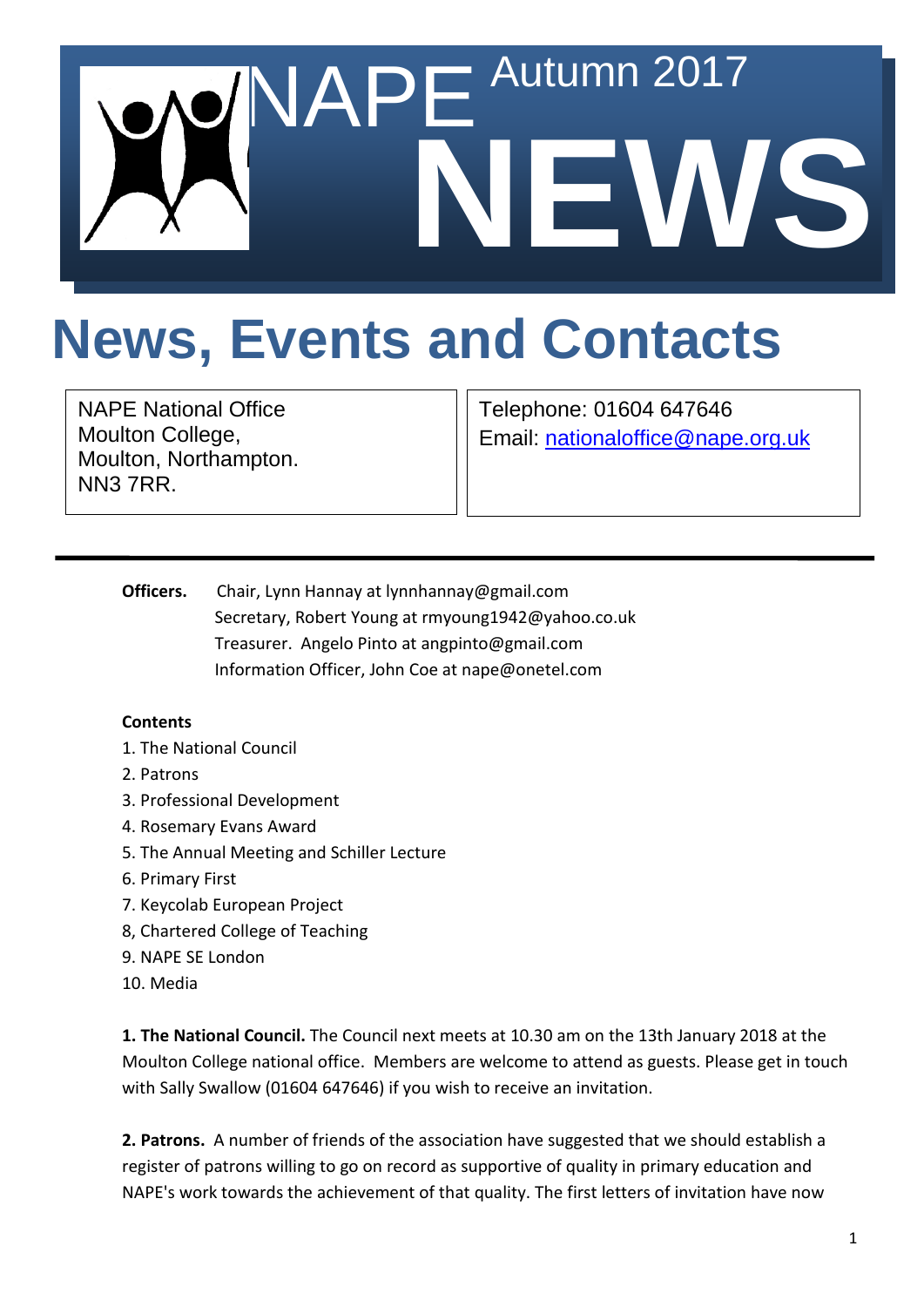been despatched and any members who wish to suggest the names of people in public life who should be approached are asked to send details to Pip Marples c/o the National Office.

**3. Professional Development**. The association will shortly be opening discussions with the Chartered College of Teachers with regard to the availability of opportunities for the professional development of primary school staff. We are about to take an initiative in partnership with associations who offer work of proven value in subject specialist fields. Colleagues who wish to explore possibilities for their school or a group of schools are invited to make contact with the General Secretary c/o the National Office.

**4. Rosemary Evans Award.** Recently qualified members who gained QTS since June 2015 are eligible to submit entries for the Rosemary Evans Bequest Award which will be given to the best original article written for publication in the association's journal, Primary First and social media. The award is for £200 and the theme can be selected from one of the following topics: The highlights and challenges of taking on your own class. What do you see as the key principles and/or values which inform your approach to learning and teaching? How can teacher retention be improved? The global teacher for the 21st century. Scripts should be sent to Robert Young c/o the National Office.

**5. The Annual Meeting and Schiller Lecture.** Provisional arrangements have been made for the annual meeting of members to be held at Leeds Trinity University on the 8th February 2018 commencing at 5.00 pm. This will also be the occasion for the Christian Schiller lecture entitled "What is and what might be -- rethinking the inspection of primary schools" to be given by Professor Colin Richards.

**6. Primary First.** Our journal, *Primary First*, Issue 20 will be published on the 30th November and the on-line version to all schools in England and Wales will follow some two weeks later. The editor continues to seek contributions from practitioners who report innovative teaching particularly when this draws upon sound research.

**7. Keycolab European Project UK.** The final evaluation report of the project's work in the UK undertaken by NAPE in partnership with educators working in Spain, Belgium, Romania and Finland will be published in the spring issue of Primary First. All teachers and heads in the schools involved have been invited to contribute. It is hoped that the report will constitute a major contribution to theory and practice regarding the use of the environment as a base for teaching and learning. Members are invited to "like" the Keycolab Facebook page and to sign up to the e-twinning site.

**8. Chartered College of Teaching.** The association is developing our link with the College and look forward to the time when there is complete independence from government funding. At present the provision of official funds totalling £5m over the first four years to support the establishment of the college is an inhibition to the efforts being made towards a fully independent professional voice. The second Annual Conference of the College will be held on the 17th February 2018.